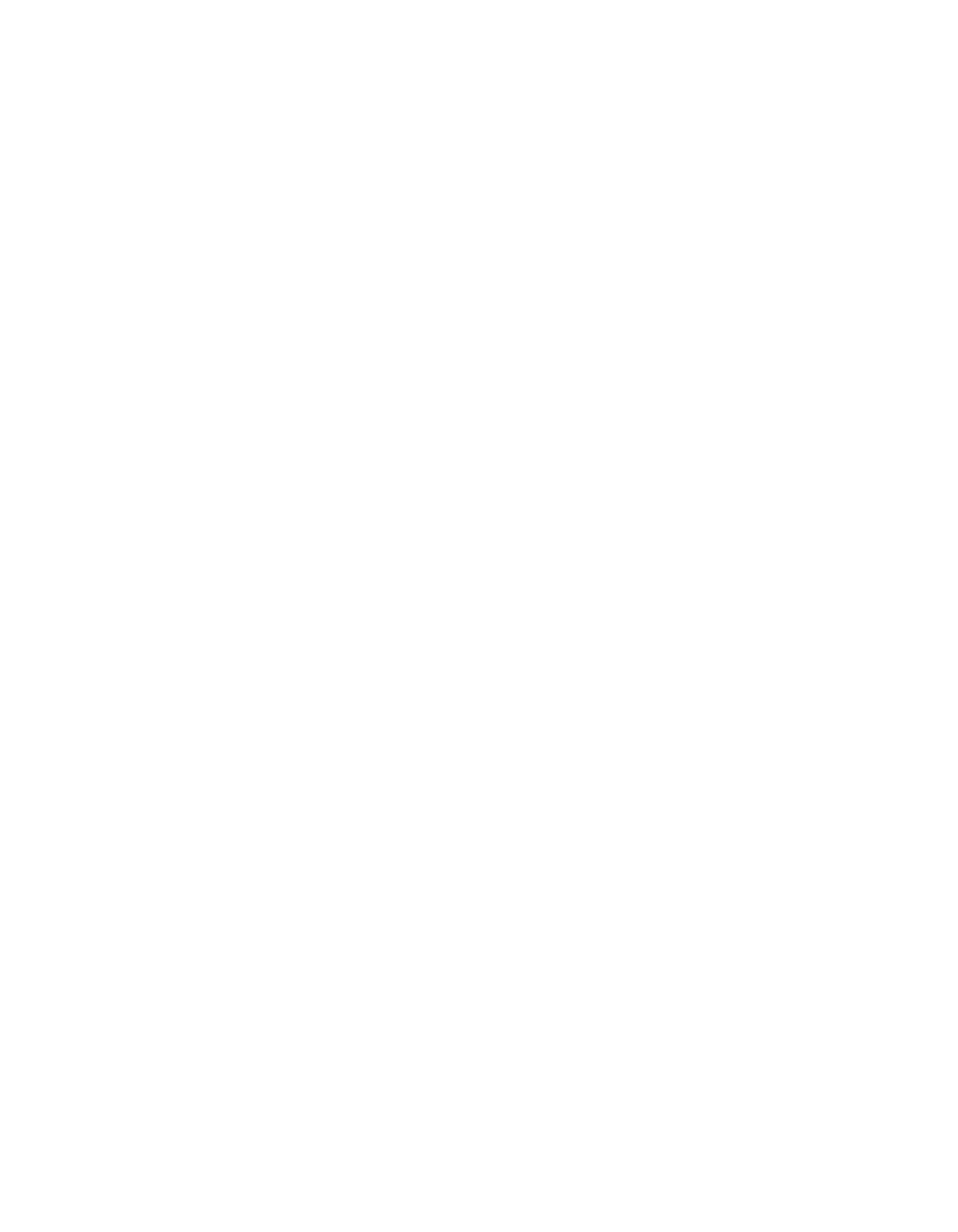# **Contents**

| Understanding E-Series storage implementation with Data ONTAP  4     |  |
|----------------------------------------------------------------------|--|
| Data ONTAP systems that can use array LUNs on storage arrays  6      |  |
|                                                                      |  |
|                                                                      |  |
| Supported fabric-attached configurations for E-Series storage        |  |
|                                                                      |  |
|                                                                      |  |
|                                                                      |  |
|                                                                      |  |
|                                                                      |  |
|                                                                      |  |
| Data ONTAP FC initiator port attaching to multiple targets ports  13 |  |
| Supported direct-attached configurations for E-Series storage        |  |
|                                                                      |  |
|                                                                      |  |
|                                                                      |  |
|                                                                      |  |
|                                                                      |  |
|                                                                      |  |
|                                                                      |  |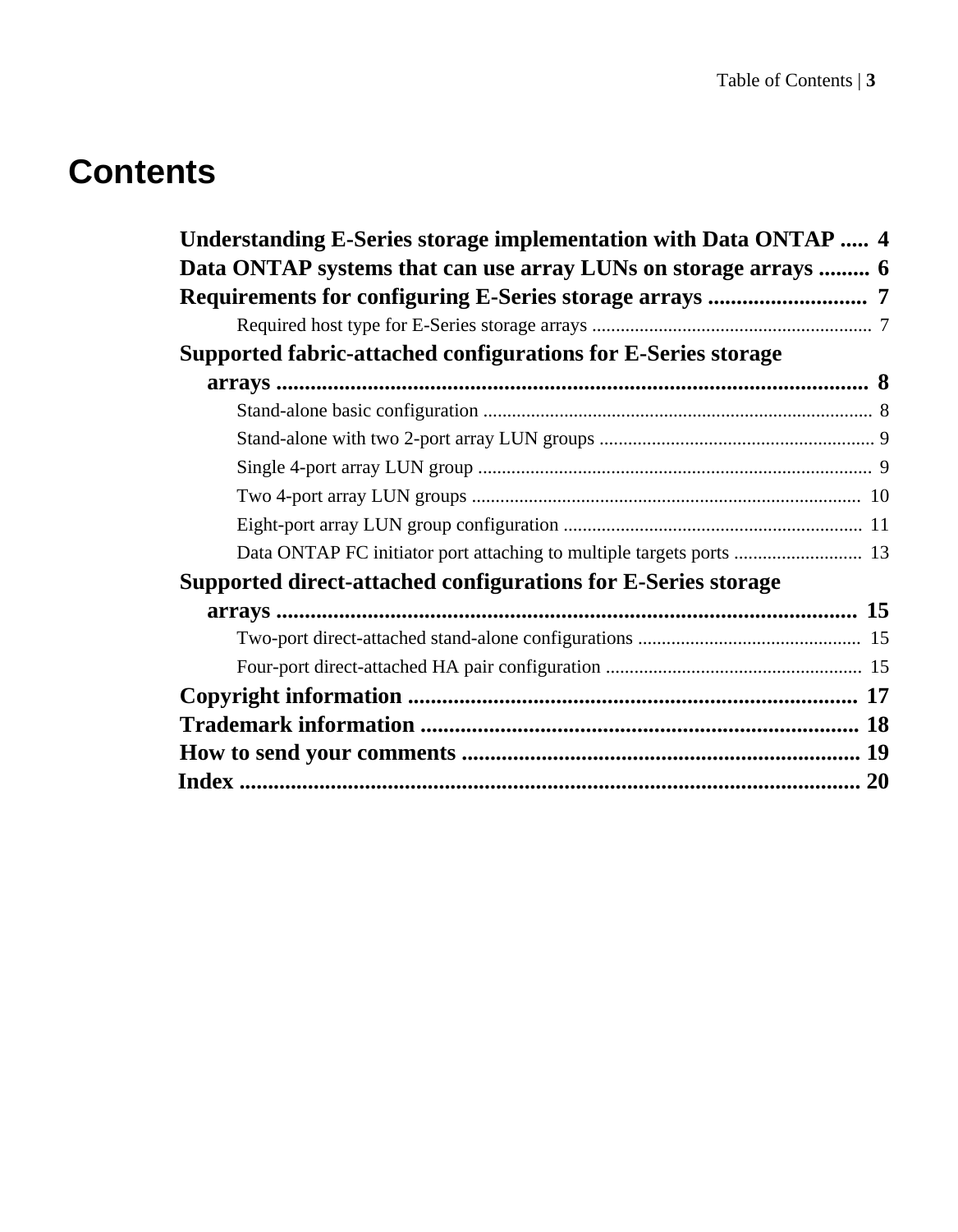# <span id="page-3-0"></span>**Understanding E-Series storage implementation with Data ONTAP**

Data ONTAP systems can be deployed with E-Series storage arrays. The E-Series storage array has back-end configuration requirements and limits on the supported configurations.

#### **Information about Data ONTAP support for E-Series storage arrays**

Not all Data ONTAP releases support the same features, configurations, storage array models, and Data ONTAP systems. During your deployment planning, you need to check Data ONTAP support information to ensure that the deployment conforms to Data ONTAP hardware and software requirements for all systems in the deployment.

Support information for deployments with E-Series storage arrays is included in the following documents:

| <b>Documents</b>                                                                                                                                                                                    | <b>Topics covered</b>                                                                                                                                                                         |
|-----------------------------------------------------------------------------------------------------------------------------------------------------------------------------------------------------|-----------------------------------------------------------------------------------------------------------------------------------------------------------------------------------------------|
| Interoperability Matrix at <i>support.netapp.com</i>                                                                                                                                                | Data ONTAP working with back-end devices,<br>including the following:                                                                                                                         |
|                                                                                                                                                                                                     | Supported storage arrays and storage array<br>firmware                                                                                                                                        |
|                                                                                                                                                                                                     | Supported switches and switch firmware                                                                                                                                                        |
|                                                                                                                                                                                                     | Whether your storage array supports<br>nondisruptive (live) upgrade of the storage<br>array firmware                                                                                          |
| Hardware Universe at hwu.netapp.com<br>Note: Limits for Data ONTAP systems were<br>previously provided in the V-Series Limits<br>Reference for Third-Party Storage and V-<br>Series Support Matrix. | Data ONTAP limits for releases and platforms,<br>including the following:                                                                                                                     |
|                                                                                                                                                                                                     | Minimum and maximum array LUN sizes<br>٠<br>including the minimum array LUN size for<br>the root volume and spare array LUNs<br>Minimum aggregate size for aggregates with<br>٠<br>array LUNs |
|                                                                                                                                                                                                     | Minimum and maximum capacity                                                                                                                                                                  |
|                                                                                                                                                                                                     | Neighborhood limits                                                                                                                                                                           |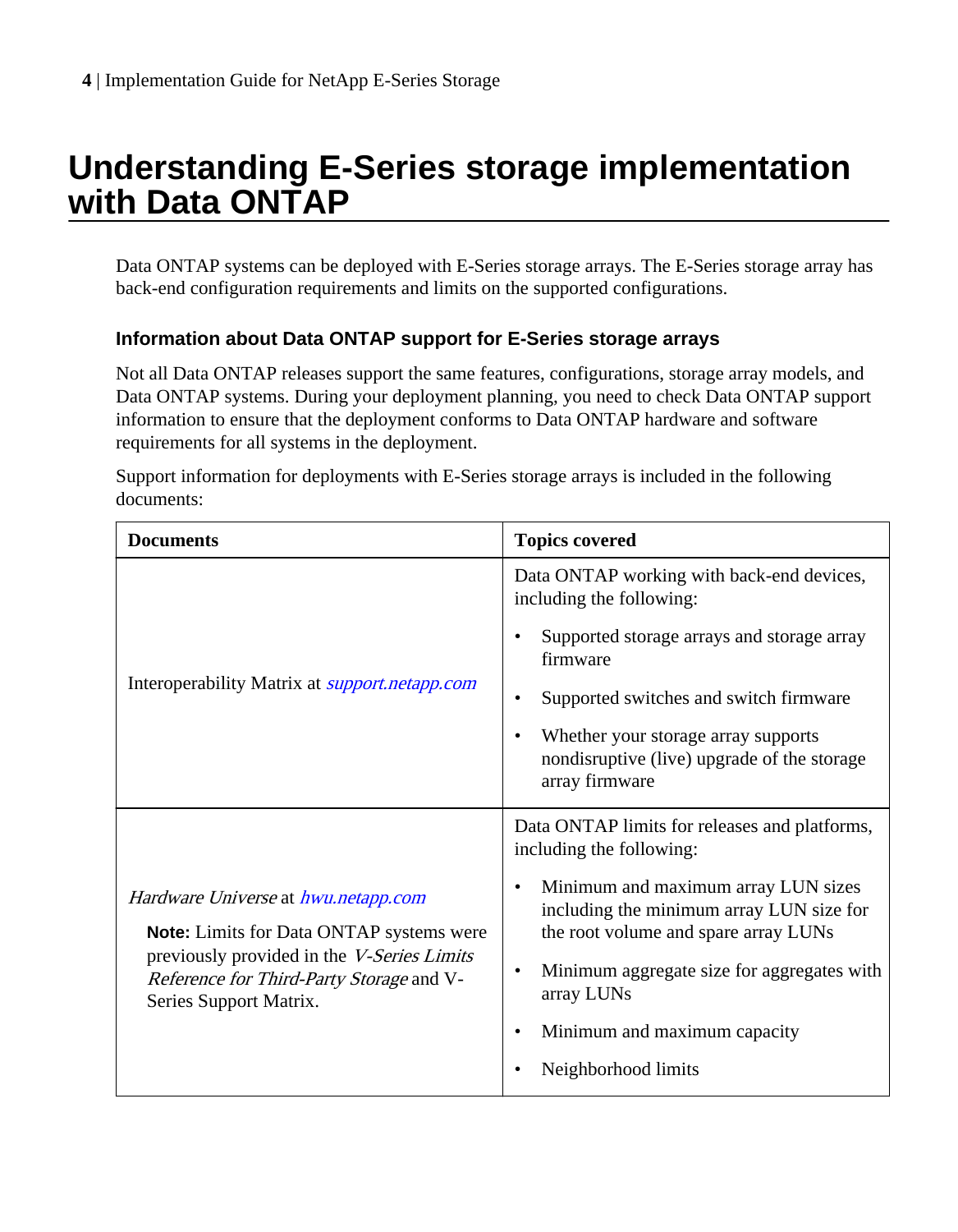| <b>Documents</b>                                                          | <b>Topics covered</b>                                                                                  |
|---------------------------------------------------------------------------|--------------------------------------------------------------------------------------------------------|
| FlexArray Virtualization Installation<br>Requirements and Reference Guide | Planning tasks for Data ONTAP<br>implementation with E-Series, including:                              |
|                                                                           | Planning the implementation                                                                            |
|                                                                           | Connecting the Data ONTAP system and<br>the array                                                      |
|                                                                           | Verifying the installation                                                                             |
| E-Series documentation                                                    | Information you may need when setting up the<br>E-Series storage array could include the<br>following: |
|                                                                           | Site preparation requirements                                                                          |
|                                                                           | Cabling instructions                                                                                   |
|                                                                           | SANtricity software installation and<br>configuration instructions                                     |

#### **Related documentation**

The following documentation can be found at *[support.netapp.com](http://support.netapp.com/)*.

- Hardware Universe (formerly the System Configuration Guide)
- FlexArray Virtualization Installation Requirements and Reference Guide
- Interoperability Matrix at *[support.netapp.com](http://support.netapp.com)*
- E-Series Storage Systems Site Preparation Guide
- E-Series Storage Systems Hardware Cabling Guide
- SANtricity ES Storage Manager documentation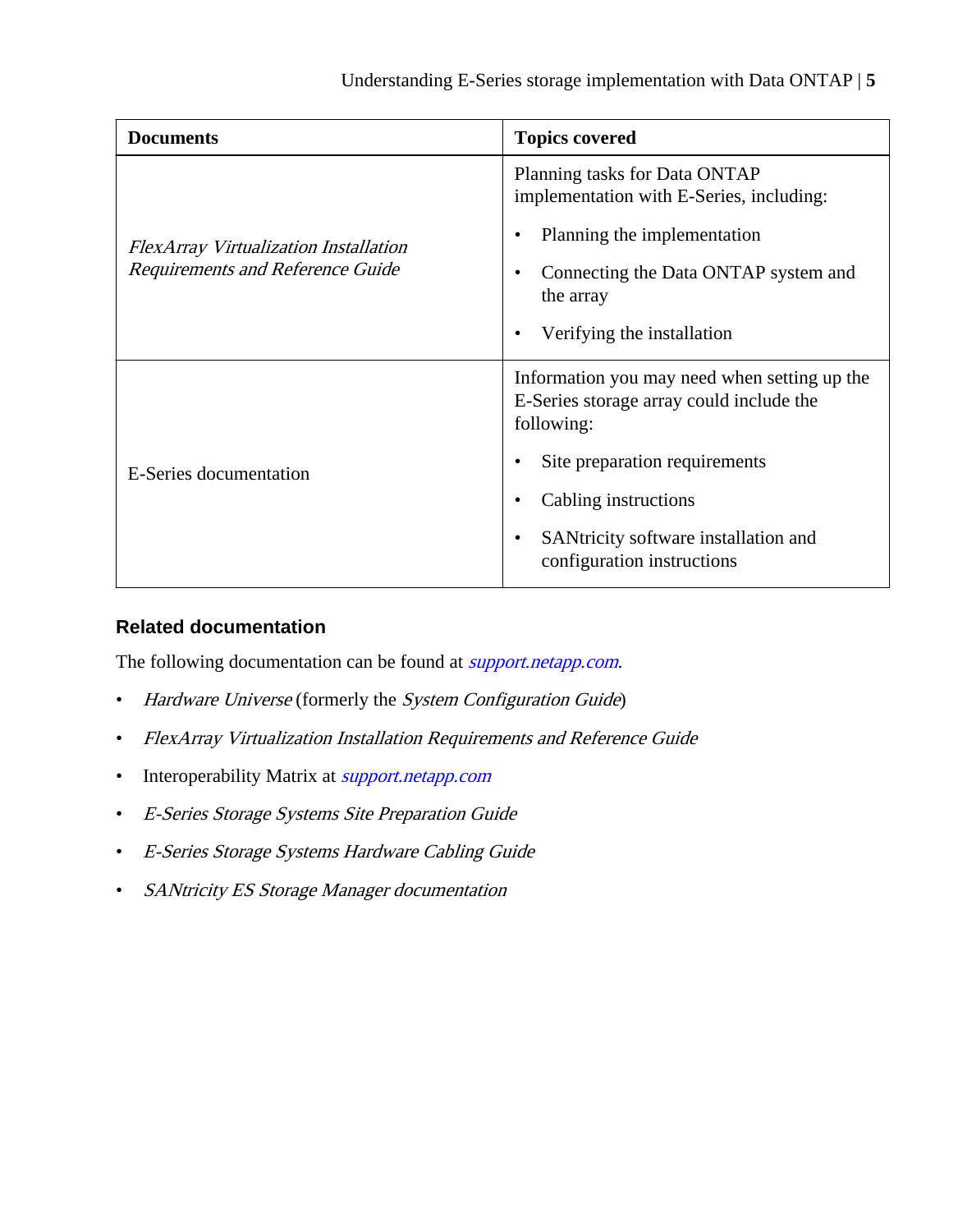# <span id="page-5-0"></span>**Data ONTAP systems that can use array LUNs on storage arrays**

V-Series ("V") systems and new FAS platforms released in Data ONTAP 8.2.1 and later can use array LUNs if the proper license is installed. In discussions in the Data ONTAP and FlexArray Virtualization documentation, these systems are collectively referred to as Data ONTAP systems when it is necessary to make it clear which information applies to them and what information applies to storage arrays.

**Note:** Starting with Data ONTAP 8.2.1, the capability of using LUNs on a storage array, formerly identified as V-Series functionality, has a new name—*Data ONTAP FlexArray Virtualization* Software. The capability of using array LUNs continues to be available as a licensed feature in Data ONTAP.

#### **Systems prior to Data ONTAP 8.2.1 that can use array LUNs**

The only systems released prior to Data ONTAP 8.2.1 that can use array LUNs are V-Series systems —systems with a "V" or "GF" prefix. A V-Series system is an open storage controller that virtualizes storage from storage array vendors, native disks, or both into a single heterogeneous storage pool.

**Note:** Almost all Data ONTAP platforms released prior to Data ONTAP 8.2.1 were released with FAS and V-Series equivalent models (for example, a FAS6280 and a V6280 ). (For a few systems, there were no "V" equivalent models.) Although both types of models could access native disks, only the V-Series systems (a "V" or "GF" prefix) could attach to storage arrays.

#### **Systems in Data ONTAP 8.2.1 and later that can use array LUNs**

Starting with Data ONTAP 8.2.1, the model for how platforms are released and the storage they can use changes. Attaching to storage arrays is no longer limited to V-Series systems.

Starting with Data ONTAP 8.2.1, all new platforms are released as a single hardware model. This single hardware model has a FAS prefix; there are no longer separate "V" and FAS models for new platforms. If the V\_StorageAttach license package is installed on a new FAS model, it can attach to storage arrays. (This is the same license required on a V-Series system.)

**Important:** FAS systems released prior to Data ONTAP 8.2.1 cannot use LUNs on storage arrays, even if they are upgraded to Data ONTAP 8.2.1 or later; only the "V" equivalent of a platform can use array LUNs.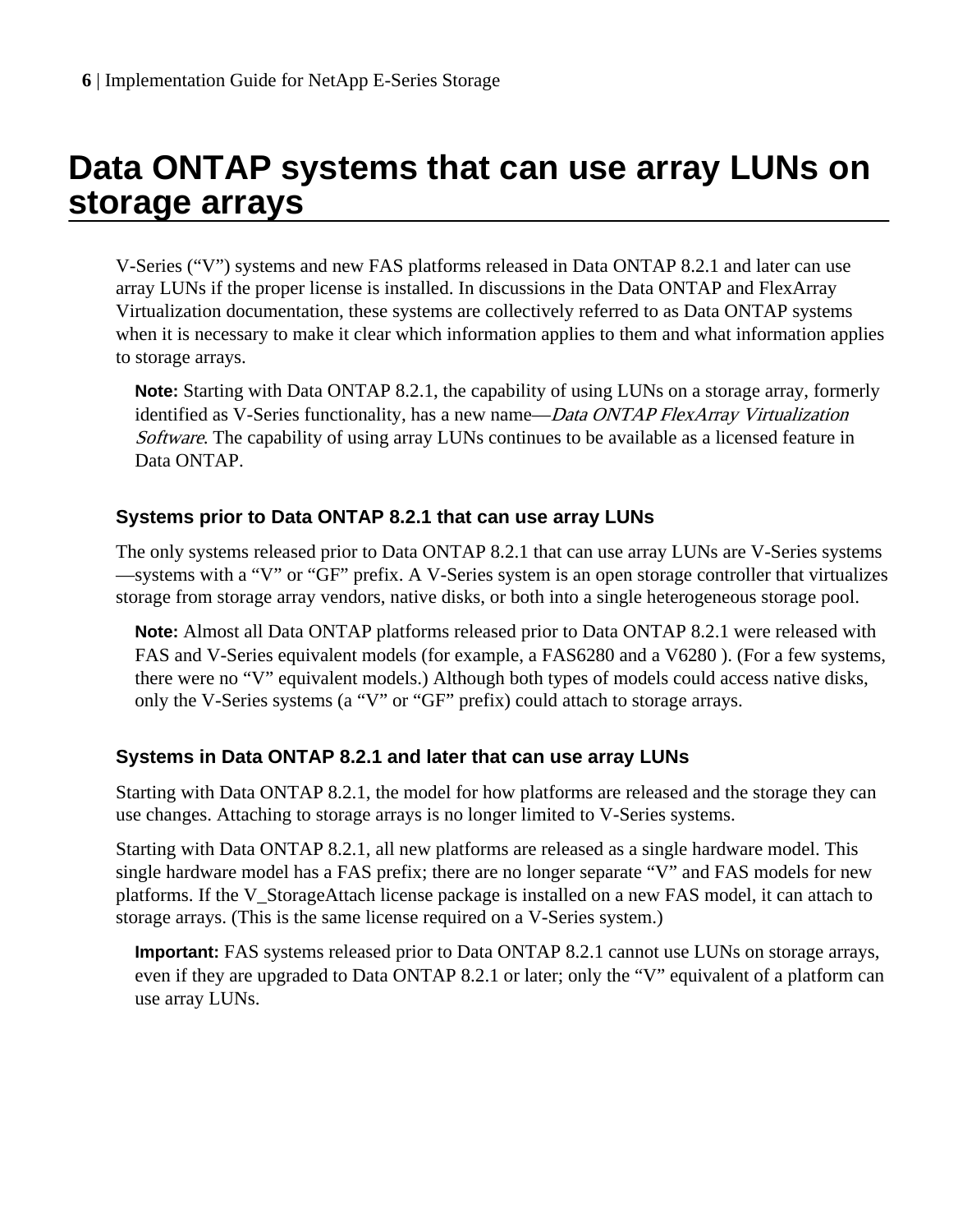# <span id="page-6-0"></span>**Requirements for configuring E-Series storage arrays**

There are system parameters that you must set and considerations to keep in mind when configuring a storage array to work with a Data ONTAP system.

## **Required host type for E-Series storage arrays**

You must set the host type parameter for the storage array to communicate with the Data ONTAP system.

The required host type setting, based on the storage array firmware version that you have installed, is shown in the following table:

| If your firmware version is | Then set the host type to |
|-----------------------------|---------------------------|
| $07.86.29.00$ and below     | AIX                       |
| $07.86.34.00$ and above     | <b>ONTAP</b>              |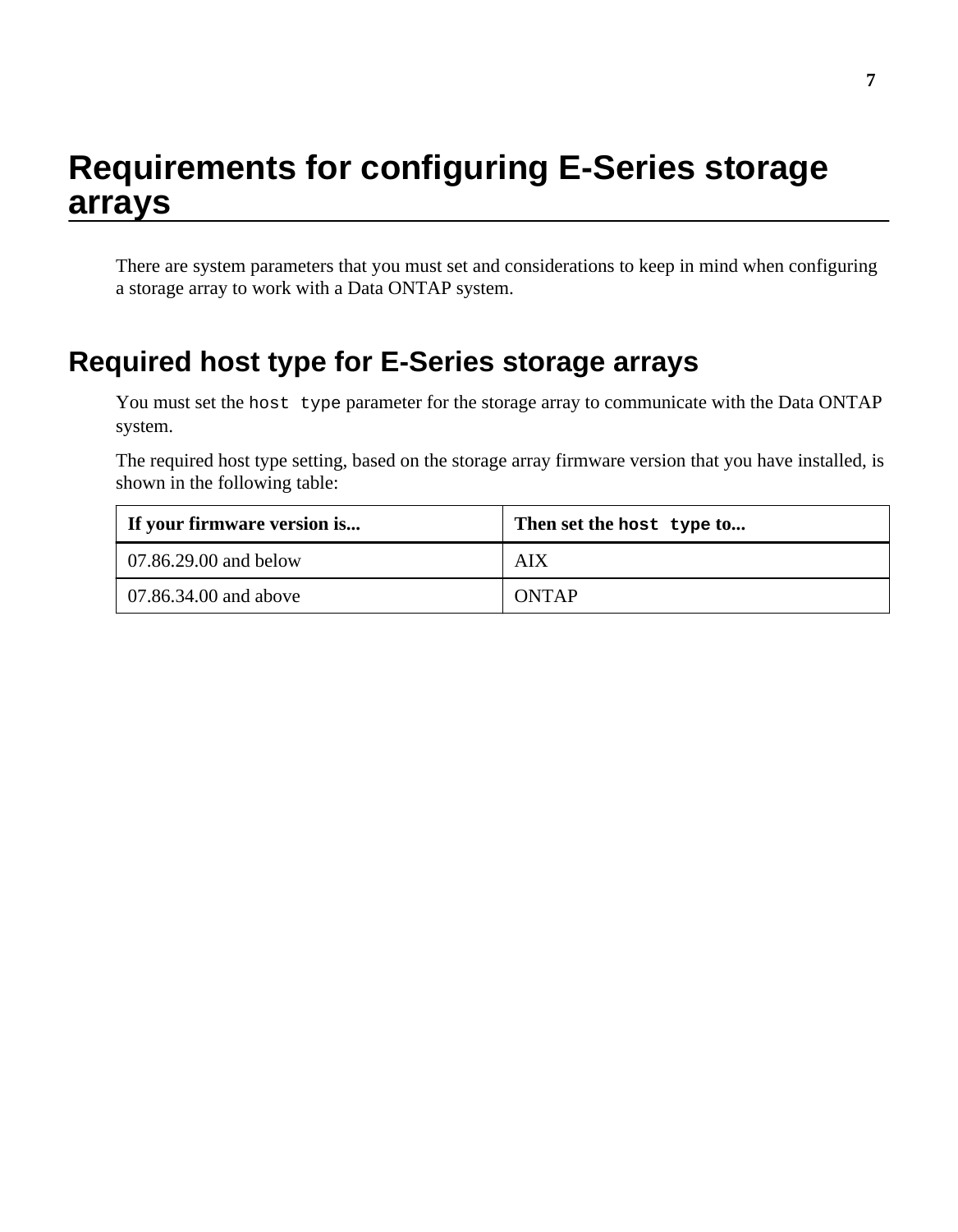# <span id="page-7-0"></span>**Supported fabric-attached configurations for E-Series storage arrays**

Only certain fabric-attached configurations of E-Series storage arrays deployed with Data ONTAP system are supported.

For additional information about specific array model configurations, see the Interoperability Matrix at [support.netapp.com](http://support.netapp.com).

## **Stand-alone basic configuration**

The stand-alone basic configuration of a Data ONTAP system that uses array LUNs is a simple, fabric-attached configuration with a single FC initiator port pair accessing a single LUN group.

This configuration is supported for use with all storage arrays listed in the *Interoperability Matrix* as supported for the release and mode of Data ONTAP running on your system.

The following illustration shows this configuration:

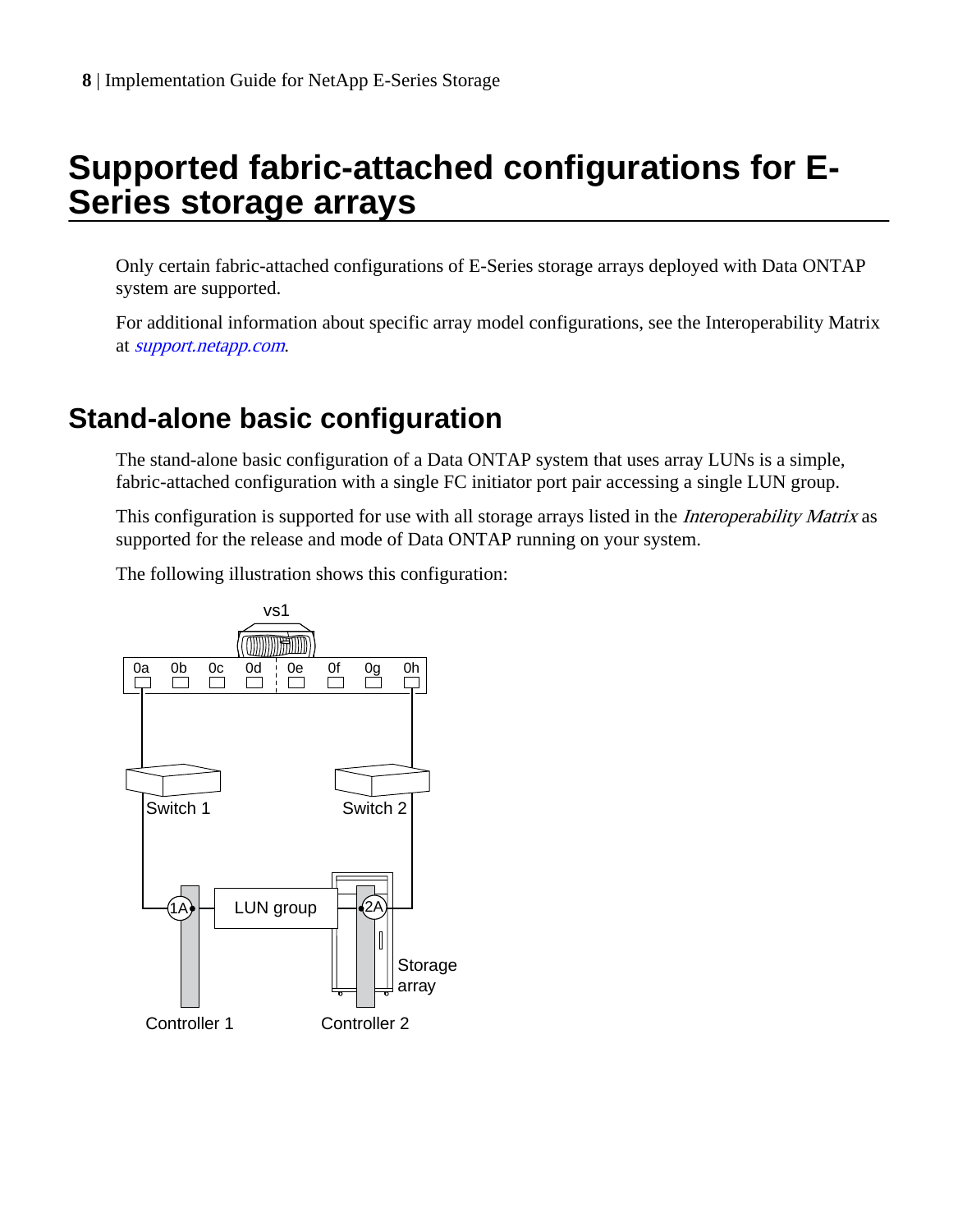## <span id="page-8-0"></span>**Stand-alone with two 2-port array LUN groups**

This is a stand-alone Data ONTAP system in a fabric-attached simple configuration. In this configuration, each Data ONTAP system FC initiator port pair accesses a separate array LUN group.

This configuration is supported for use with all storage arrays listed in the *Interoperability Matrix* as supported for the release and mode of Data ONTAP running on your system.

The following illustration shows this configuration:



## **Single 4-port array LUN group**

This configuration contains a single, 4-port LUN group with each target port accessed by a single Data ONTAP system FC initiator port from the HA pair. Zoning ensures that there are only two paths to a specific array LUN from each Data ONTAP system.

This configuration is supported for use with all storage arrays listed in the *Interoperability Matrix* as supported for the release and mode of Data ONTAP running on your system.

The following illustration shows this configuration: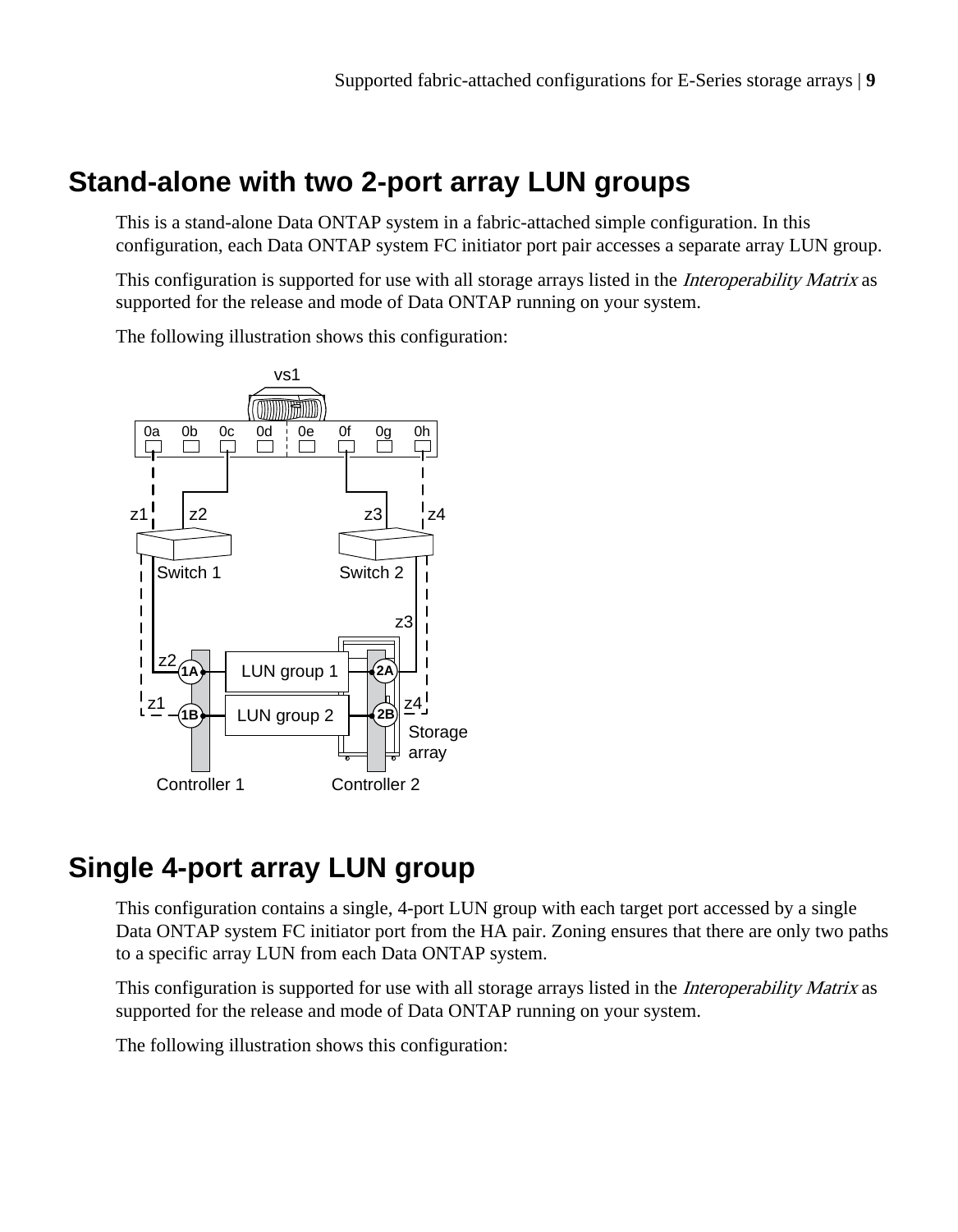<span id="page-9-0"></span>**10** | Implementation Guide for NetApp E-Series Storage



## **Two 4-port array LUN groups**

In this configuration, each Data ONTAP FC initiator port pair accesses a separate array LUN group. The zoning is a single Data ONTAP system FC initiator to a single array target port.

This configuration is supported for use with all storage arrays listed in the *Interoperability Matrix* as supported for the release and mode of Data ONTAP running on your system.

The following illustration shows a block diagram of this configuration: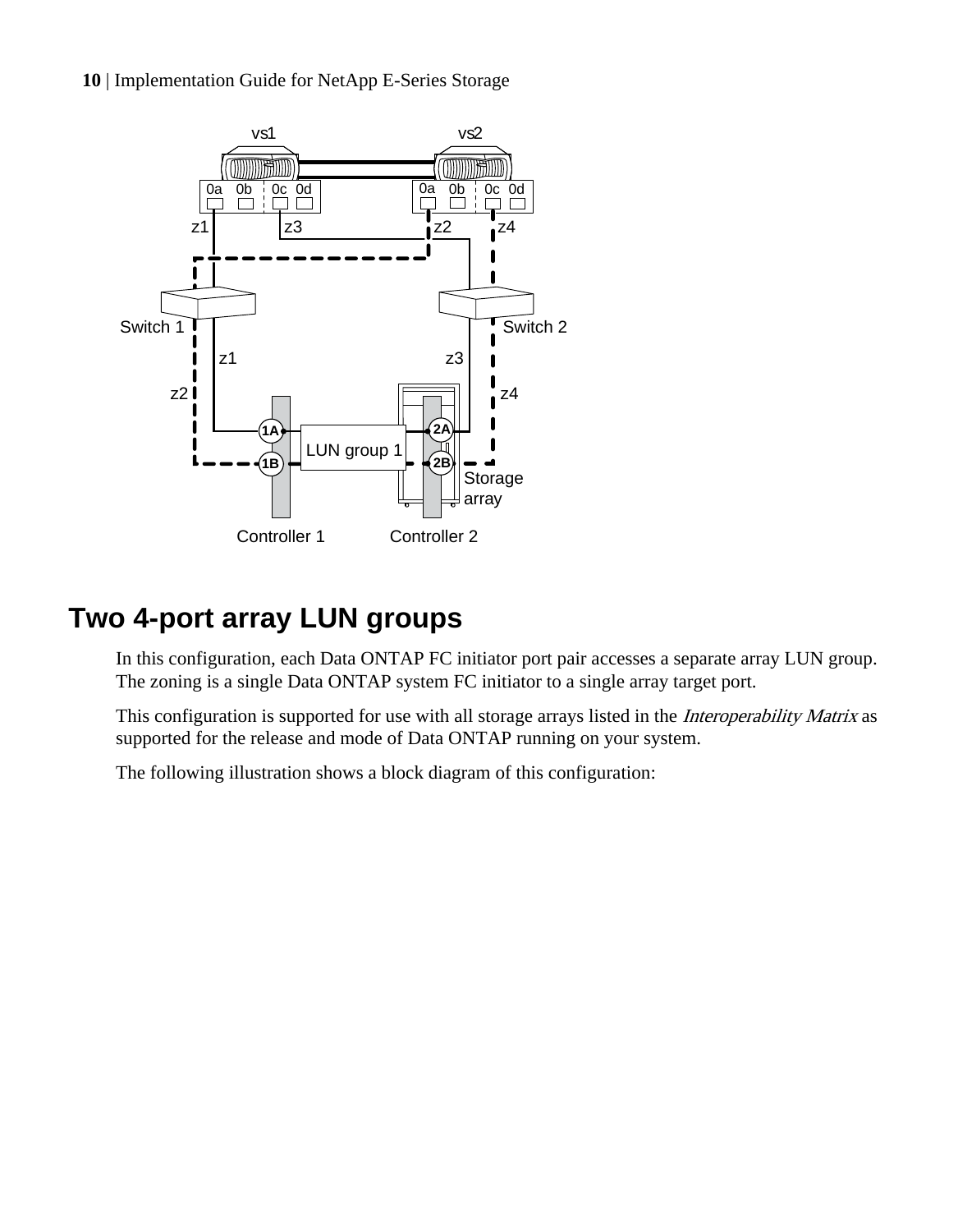<span id="page-10-0"></span>

## **Eight-port array LUN group configuration**

Starting in Data ONTAP 8.2, an eight-port LUN group configuration is supported on clustered V-Series systems and, starting in Data ONTAP 8.2.1, also on Data ONTAP systems that can use array LUNs.

This configuration is supported for use with all storage arrays listed in the *Interoperability Matrix* as supported for the release and mode of Data ONTAP running on your system.

There are two ways of deploying this configuration: crossed and uncrossed back-end connections.

#### **Crossed back-end connections**

In this configuration with the back-end connections crossed, the FC connections from the same storage array controller go to both fabric switches (redundant).

In this illustration of crossed back-end connections, note how the nodes are attached to the switches and to the storage array. Vs1 uses switch 1 when attaching to the storage array Controller 1 port 1A and Controller 2 port 2C, and uses switch 2 when attaching to storage array Controller 2 ports 2A and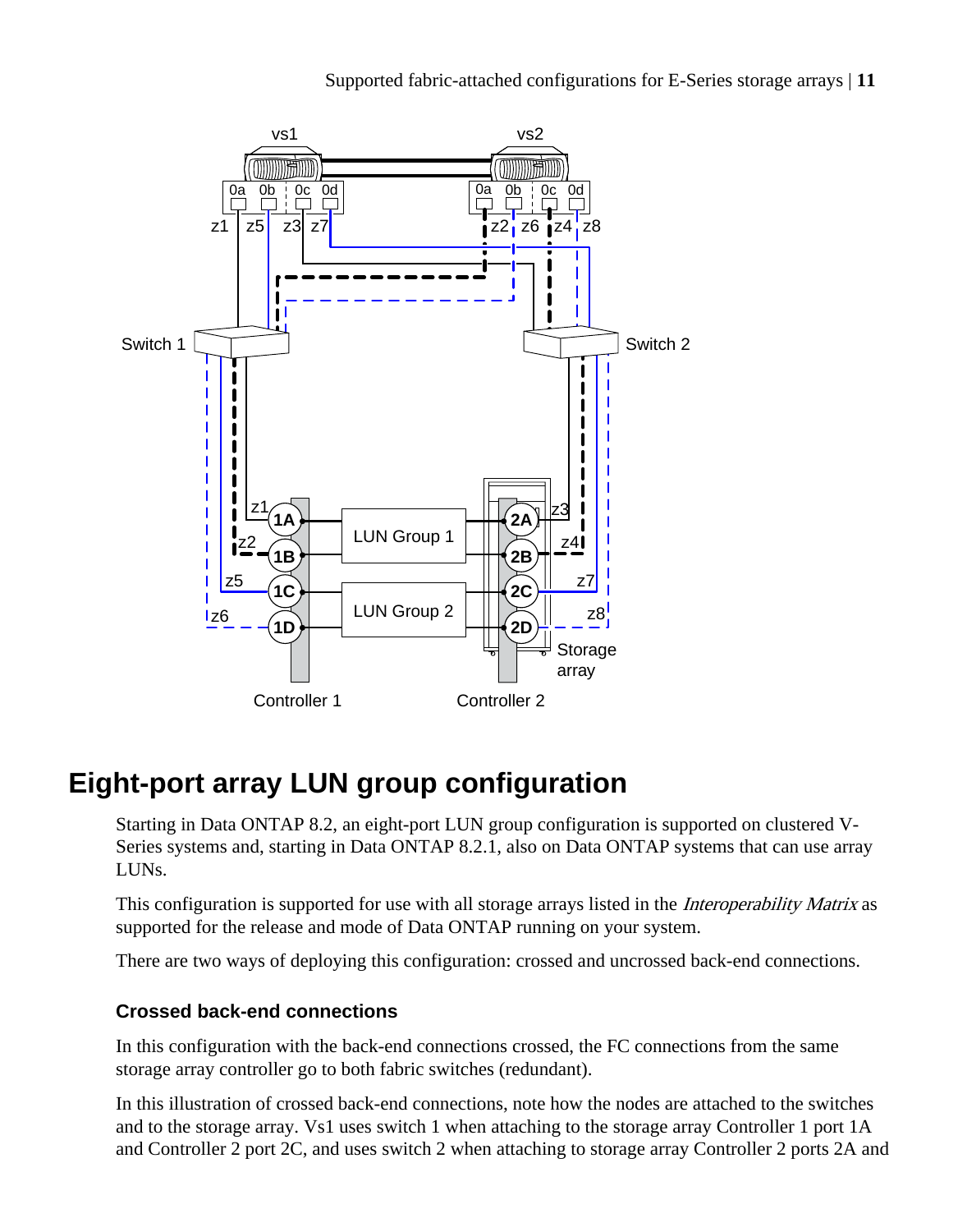Controller 1 port 1C. This optimizes the use of switch ports and array ports, which reduces the impact of a switch or storage array controller failure.



**Note:** The following problem can occur with Active-Passive storage arrays in crossed back-end connections: If one of the fabric switches is taken offline or goes down and a path failure from both Data ONTAP systems occurs, the Data ONTAP systems panic even though the alternate path from each system is still online. For example, if switch 2 is down and the "0b" paths on both vs1 and vs2 go down, vs1 and vs2 panic even though the "0a" paths are still online.

#### **Back-end connections are not crossed**

In this configuration in which the back-end connections are not crossed, the FC connections from the same storage array controller go to only one fabric switch.

The following illustration shows this configuration when the back-end connections are not crossed.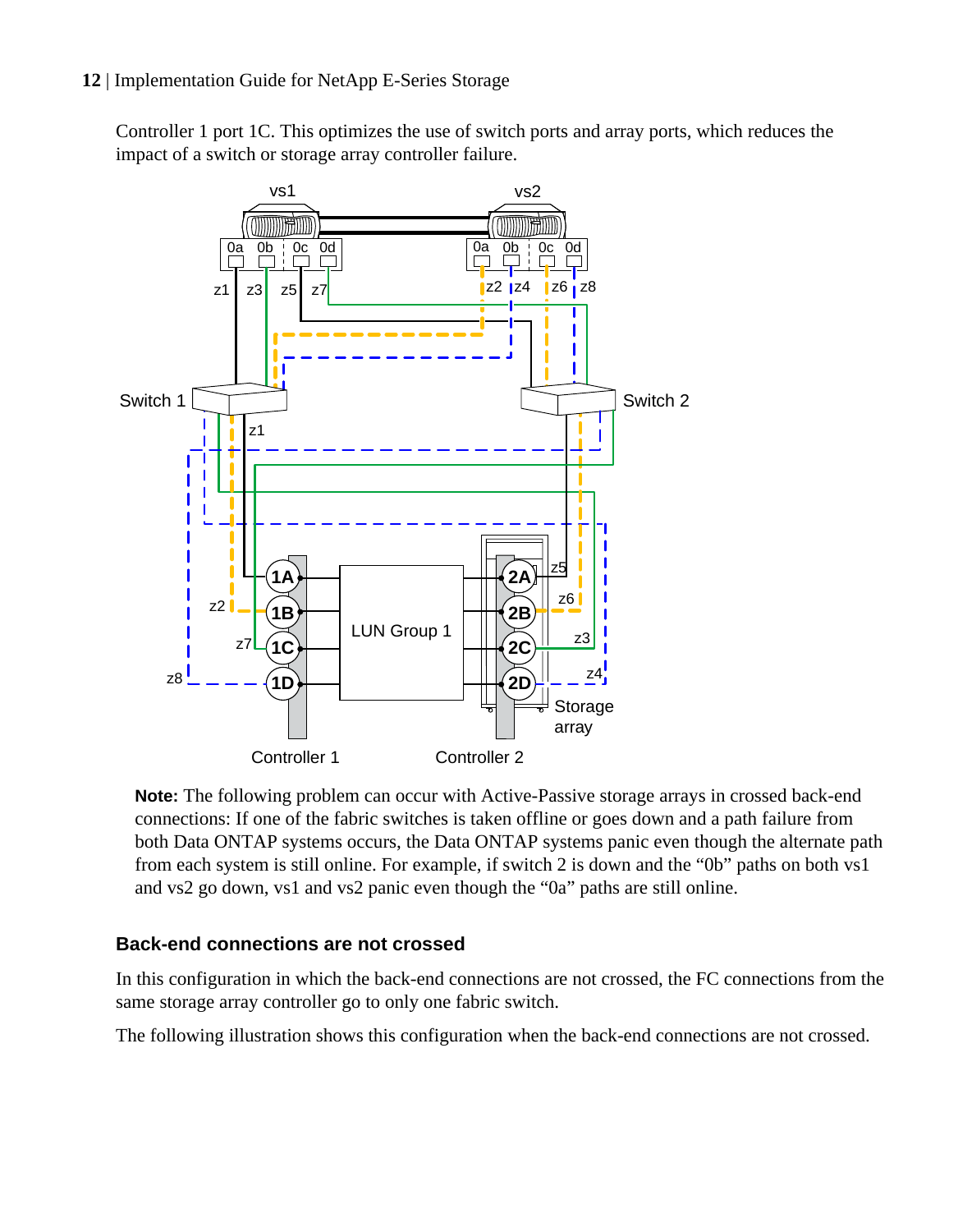Supported fabric-attached configurations for E-Series storage arrays | **13**

<span id="page-12-0"></span>

## **Data ONTAP FC initiator port attaching to multiple targets ports**

Starting in Data ONTAP 8.2, a Data ONTAP FC initiator port can be attached to multiple target ports on separate storage arrays within the same family. The FlexArray Virtualization Installation Requirements and Reference Guide contains the rules for setting up this configuration. This configuration is not supported with MetroCluster configurations.

This configuration is supported for use with all storage arrays listed in the *Interoperability Matrix* as supported for the release and mode of Data ONTAP running on your system.

The following illustration shows a shared Data ONTAP FC initiator port configuration with an HA pair. However, sharing an FC initiator port with multiple target ports is supported with both standalone systems and HA pairs.

For details about sharing an FC initiator port with multiple target ports and zoning, see the information in the FlexArray Virtualization Installation Requirements and Reference Guide.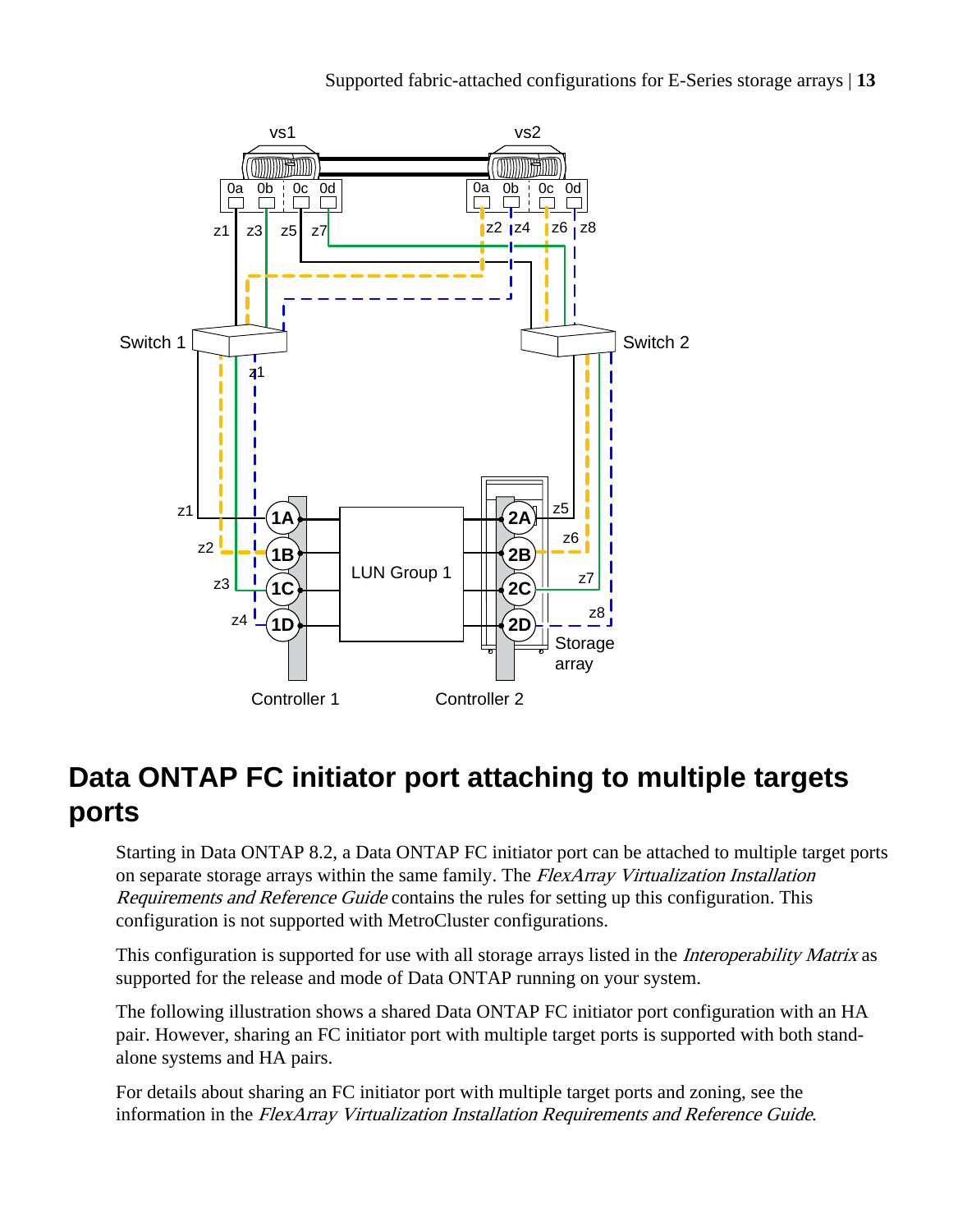#### **One Data ONTAP FC initiator port connecting to target ports on separate storage arrays**

The following example shows an HA pair in which a single Data ONTAP FC initiator port connects to multiple target ports on different storage arrays:

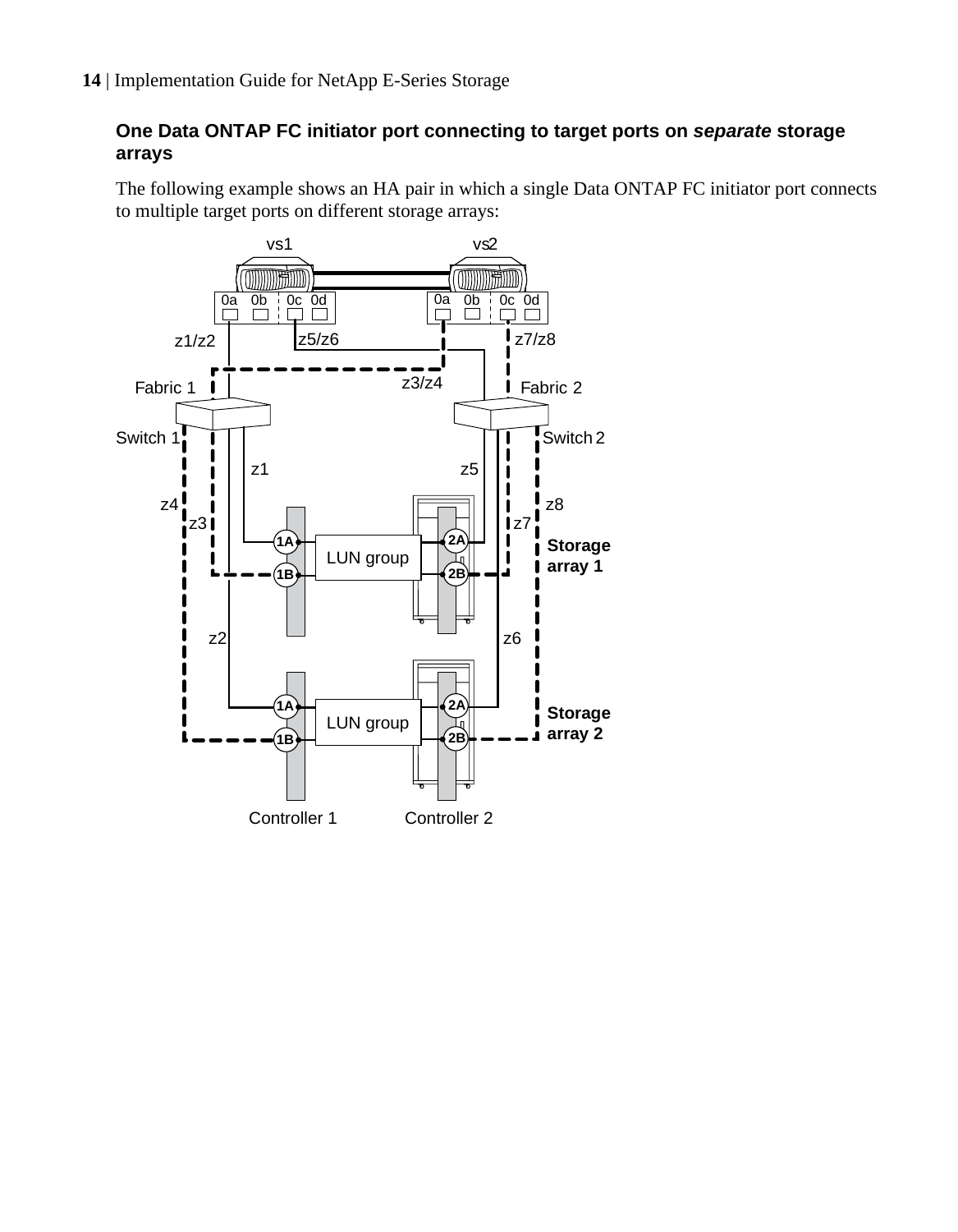# <span id="page-14-0"></span>**Supported direct-attached configurations for E-Series storage arrays**

Only certain direct-attached configurations of E-Series storage arrays deployed with Data ONTAP system are supported.

For additional information about specific array model configurations, see the Interoperability Matrix at [support.netapp.com](http://support.netapp.com).

## **Two-port direct-attached stand-alone configurations**

Two Data ONTAP FC initiator ports provide access to LUNs on the storage array.



## **Four-port direct-attached HA pair configuration**

The illustration shows a direct-attached HA pair with four Data ONTAP FC initiator ports providing access to array LUNs on the storage array.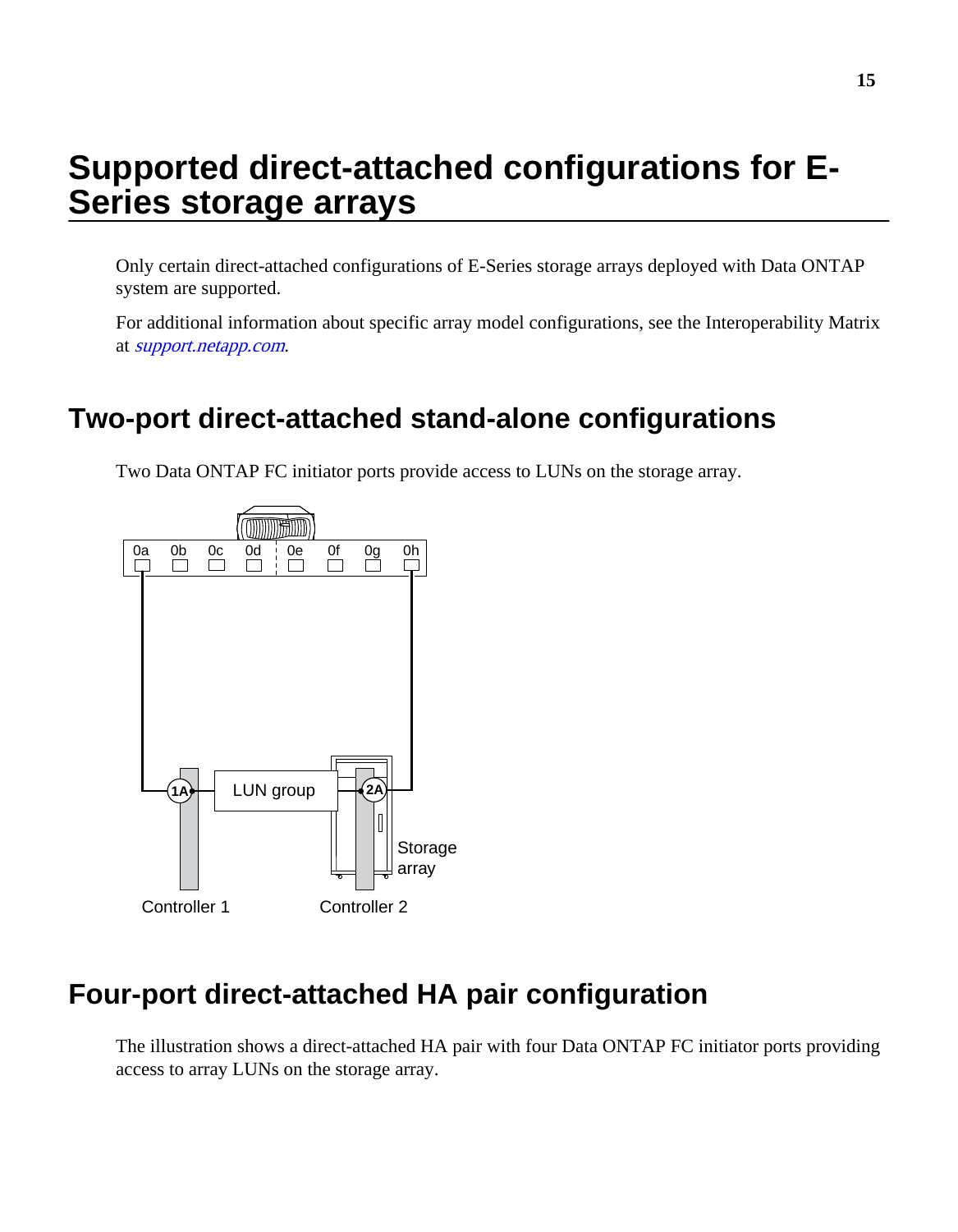#### **16** | Implementation Guide for NetApp E-Series Storage

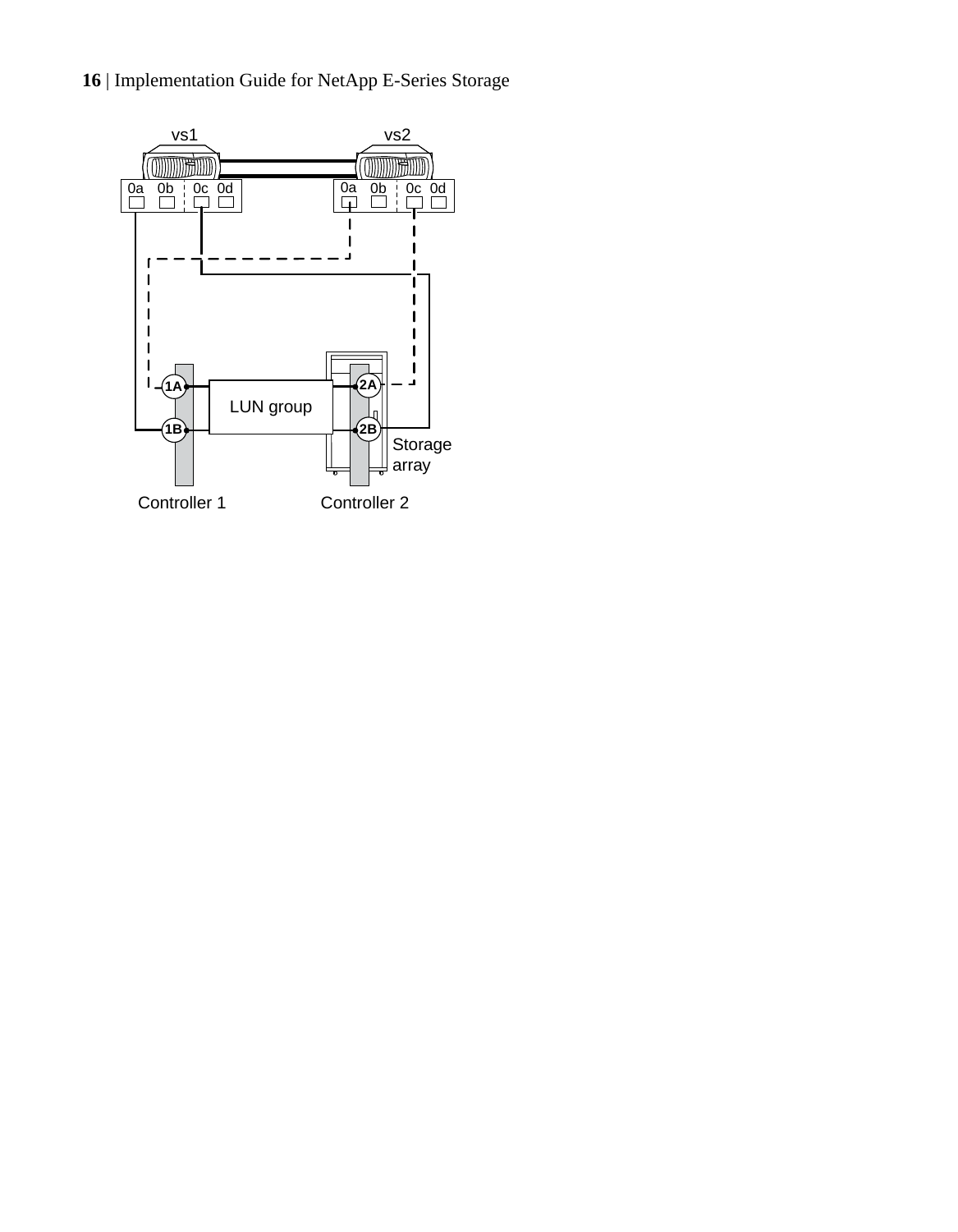# <span id="page-16-0"></span>**Copyright information**

Copyright © 1994–2014 NetApp, Inc. All rights reserved. Printed in the U.S.

No part of this document covered by copyright may be reproduced in any form or by any means graphic, electronic, or mechanical, including photocopying, recording, taping, or storage in an electronic retrieval system—without prior written permission of the copyright owner.

Software derived from copyrighted NetApp material is subject to the following license and disclaimer:

THIS SOFTWARE IS PROVIDED BY NETAPP "AS IS" AND WITHOUT ANY EXPRESS OR IMPLIED WARRANTIES, INCLUDING, BUT NOT LIMITED TO, THE IMPLIED WARRANTIES OF MERCHANTABILITY AND FITNESS FOR A PARTICULAR PURPOSE, WHICH ARE HEREBY DISCLAIMED. IN NO EVENT SHALL NETAPP BE LIABLE FOR ANY DIRECT, INDIRECT, INCIDENTAL, SPECIAL, EXEMPLARY, OR CONSEQUENTIAL DAMAGES (INCLUDING, BUT NOT LIMITED TO, PROCUREMENT OF SUBSTITUTE GOODS OR SERVICES; LOSS OF USE, DATA, OR PROFITS; OR BUSINESS INTERRUPTION) HOWEVER CAUSED AND ON ANY THEORY OF LIABILITY, WHETHER IN CONTRACT, STRICT LIABILITY, OR TORT (INCLUDING NEGLIGENCE OR OTHERWISE) ARISING IN ANY WAY OUT OF THE USE OF THIS SOFTWARE, EVEN IF ADVISED OF THE POSSIBILITY OF SUCH DAMAGE.

NetApp reserves the right to change any products described herein at any time, and without notice. NetApp assumes no responsibility or liability arising from the use of products described herein, except as expressly agreed to in writing by NetApp. The use or purchase of this product does not convey a license under any patent rights, trademark rights, or any other intellectual property rights of NetApp.

The product described in this manual may be protected by one or more U.S. patents, foreign patents, or pending applications.

RESTRICTED RIGHTS LEGEND: Use, duplication, or disclosure by the government is subject to restrictions as set forth in subparagraph  $(c)(1)(ii)$  of the Rights in Technical Data and Computer Software clause at DFARS 252.277-7103 (October 1988) and FAR 52-227-19 (June 1987).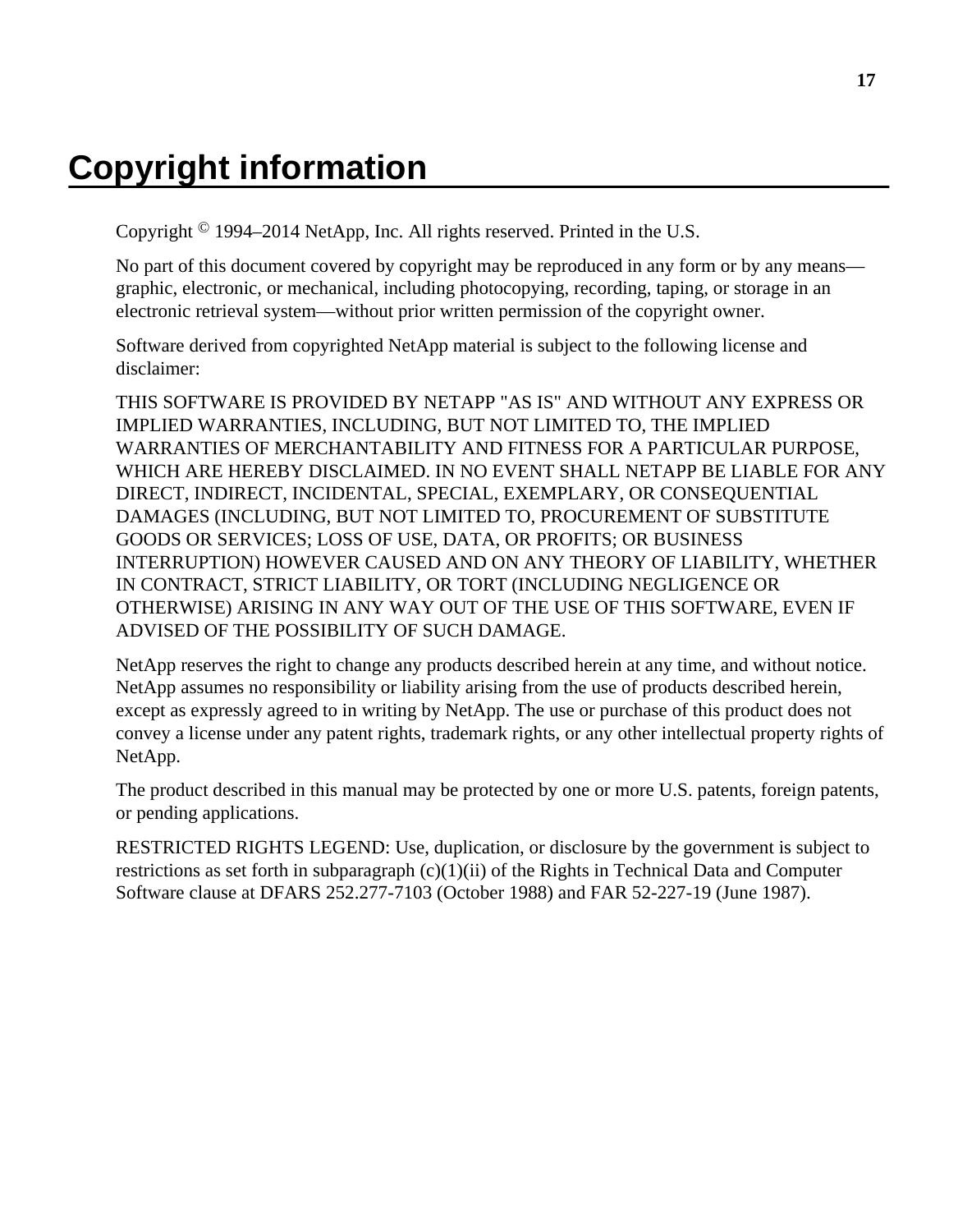# <span id="page-17-0"></span>**Trademark information**

NetApp, the NetApp logo, Network Appliance, the Network Appliance logo, Akorri, ApplianceWatch, ASUP, AutoSupport, BalancePoint, BalancePoint Predictor, Bycast, Campaign Express, ComplianceClock, Customer Fitness, Cryptainer, CryptoShred, CyberSnap, Data Center Fitness, Data ONTAP, DataFabric, DataFort, Decru, Decru DataFort, DenseStak, Engenio, Engenio logo, E-Stack, ExpressPod, FAServer, FastStak, FilerView, Fitness, Flash Accel, Flash Cache, Flash Pool, FlashRay, FlexCache, FlexClone, FlexPod, FlexScale, FlexShare, FlexSuite, FlexVol, FPolicy, GetSuccessful, gFiler, Go further, faster, Imagine Virtually Anything, Lifetime Key Management, LockVault, Manage ONTAP, Mars, MetroCluster, MultiStore, NearStore, NetCache, NOW (NetApp on the Web), Onaro, OnCommand, ONTAPI, OpenKey, PerformanceStak, RAID-DP, ReplicatorX, SANscreen, SANshare, SANtricity, SecureAdmin, SecureShare, Select, Service Builder, Shadow Tape, Simplicity, Simulate ONTAP, SnapCopy, Snap Creator, SnapDirector, SnapDrive, SnapFilter, SnapIntegrator, SnapLock, SnapManager, SnapMigrator, SnapMirror, SnapMover, SnapProtect, SnapRestore, Snapshot, SnapSuite, SnapValidator, SnapVault, StorageGRID, StoreVault, the StoreVault logo, SyncMirror, Tech OnTap, The evolution of storage, Topio, VelocityStak, vFiler, VFM, Virtual File Manager, VPolicy, WAFL, Web Filer, and XBB are trademarks or registered trademarks of NetApp, Inc. in the United States, other countries, or both.

IBM, the IBM logo, and ibm.com are trademarks or registered trademarks of International Business Machines Corporation in the United States, other countries, or both. A complete and current list of other IBM trademarks is available on the web at [www.ibm.com/legal/copytrade.shtml](http://www.ibm.com/legal/copytrade.shtml).

Apple is a registered trademark and QuickTime is a trademark of Apple, Inc. in the United States and/or other countries. Microsoft is a registered trademark and Windows Media is a trademark of Microsoft Corporation in the United States and/or other countries. RealAudio, RealNetworks, RealPlayer, RealSystem, RealText, and RealVideo are registered trademarks and RealMedia, RealProxy, and SureStream are trademarks of RealNetworks, Inc. in the United States and/or other countries.

All other brands or products are trademarks or registered trademarks of their respective holders and should be treated as such.

NetApp, Inc. is a licensee of the CompactFlash and CF Logo trademarks.

NetApp, Inc. NetCache is certified RealSystem compatible.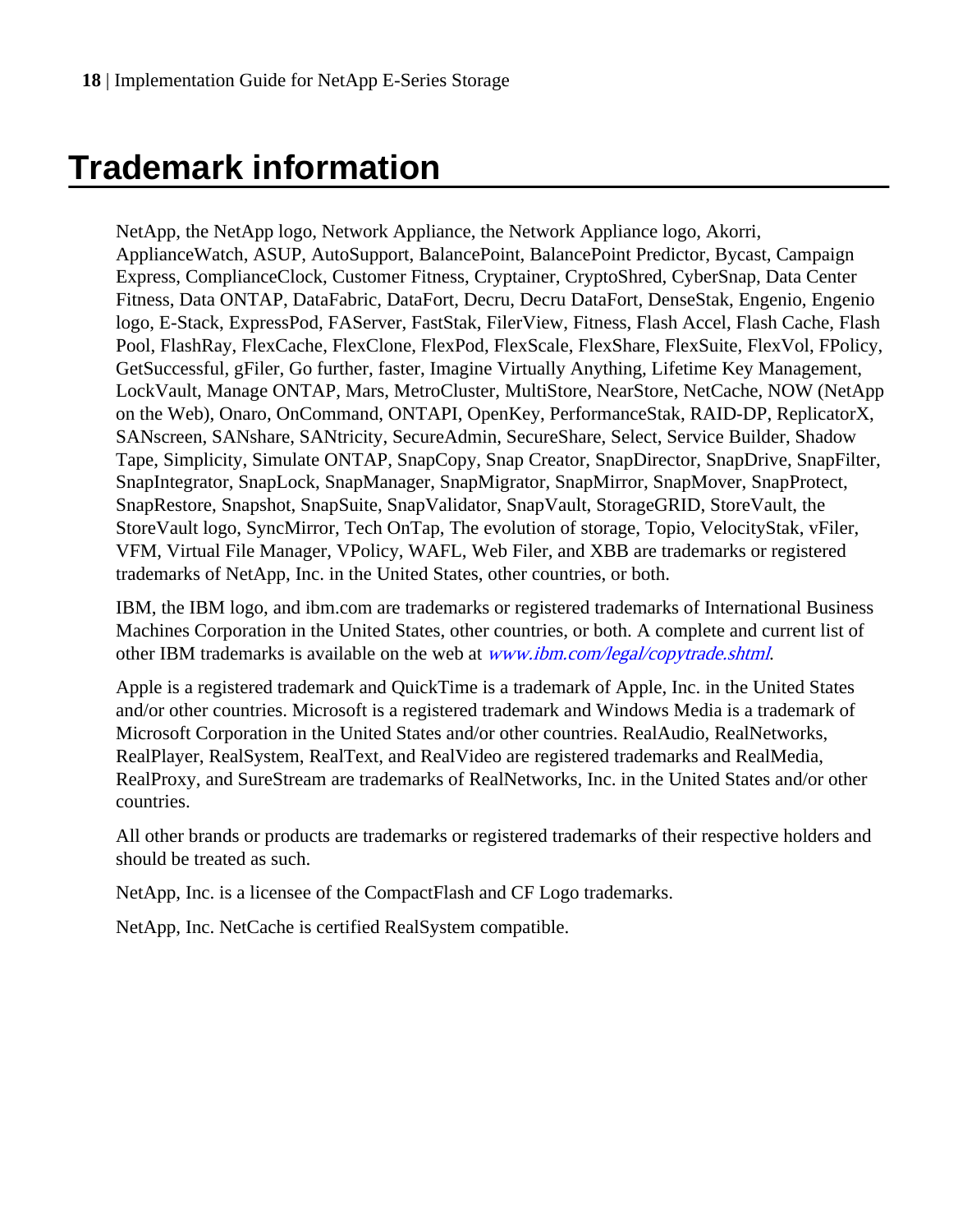## <span id="page-18-0"></span>**How to send your comments**

You can help us to improve the quality of our documentation by sending us your feedback.

Your feedback is important in helping us to provide the most accurate and high-quality information. If you have suggestions for improving this document, send us your comments by email to [doccomments@netapp.com](mailto:doccomments@netapp.com). To help us direct your comments to the correct division, include in the subject line the product name, version, and operating system.

You can also contact us in the following ways:

- NetApp, Inc., 495 East Java Drive, Sunnyvale, CA 94089 U.S.
- Telephone:  $+1$  (408) 822-6000
- Fax:  $+1$  (408) 822-4501
- Support telephone:  $+1$  (888) 463-8277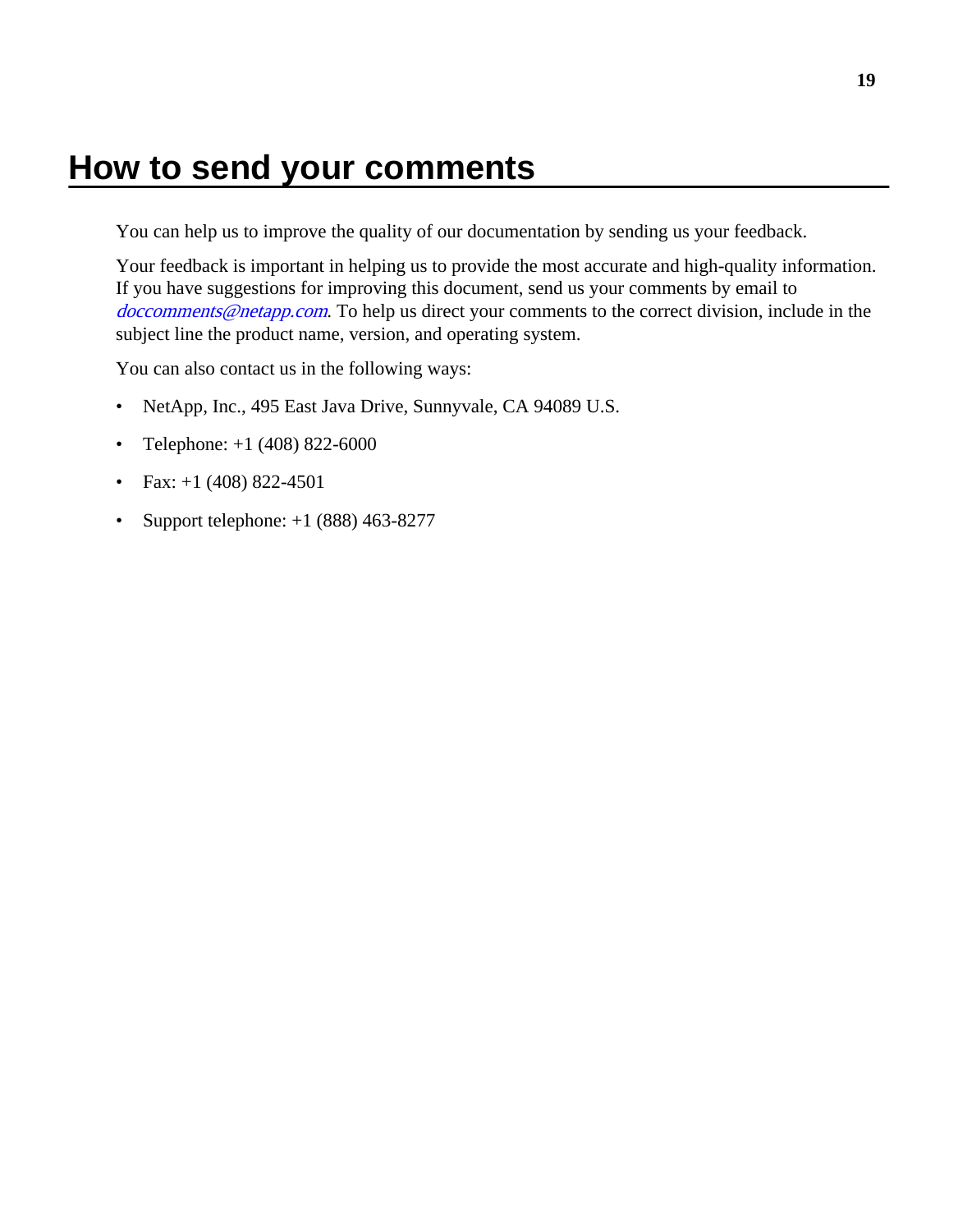<span id="page-19-0"></span>**20** | Implementation Guide for NetApp E-Series Storage

## **Index**

8-port array LUN group configuration support for  $11$ 

### **A**

array LUNs systems running Data ONTAP that can use  $6$ 

### **C**

configuration requirements E-Series storage arrays [7](#page-6-0) where to get information about Data ONTAP systems and E-Series [4](#page-3-0) configurations where to get information about supported Data ONTAP systems and E-Series [4](#page-3-0) configurations supported with storage arrays 8-port array LUN group [11](#page-10-0) FC initiator port attaching to multiple targets ports [13](#page-12-0) four-port direct-attached HA pair [15](#page-14-0) single 4-port array LUN group [9](#page-8-0) stand-alone basic configuration  $\delta$ stand-alone with two 2-port array LUN groups [9](#page-8-0) two 4-port array LUN groups  $10$ two-port direct-attached stand-alone [15](#page-14-0)

### **E**

E-Series host type setting [7](#page-6-0) E-Series storage arrays configuration requirements [7](#page-6-0) supported direct-attached configurations [15](#page-14-0) supported fabric-attached configurations  $8$ 

### **F**

FC initiator ports sharing target ports supported configuration [13](#page-12-0) four-port direct-attached HA pair configuration support for  $15$ 

### **I**

initiator ports sharing with multiple target ports supported configuration [13](#page-12-0)

### **L**

LUNs (array) systems running Data ONTAP that can use  $6$ LUNs, array See LUNs (array)

#### **P**

ports sharing initiator port with target ports supported configuration [13](#page-12-0)

#### **S**

shared FC initiator target ports supported configuration [13](#page-12-0) single 4-port array LUN group configuration support for [9](#page-8-0) stand-alone basic configuration support for  $8$ stand-alone with two 2-port array LUN groups configuration support for [9](#page-8-0) supported configurations where to get information about Data ONTAP systems and E-Series [4](#page-3-0) supported configurations with storage arrays 8-port array LUN group [11](#page-10-0) FC initiator port attaching to multiple targets ports [13](#page-12-0) four-port direct-attached HA pair [15](#page-14-0) single 4-port array LUN group [9](#page-8-0) stand-alone basic configuration  $8$ stand-alone with two 2-port array LUN groups [9](#page-8-0) two 4-port array LUN groups  $10$ two-port direct-attached stand-alone [15](#page-14-0) supported direct-attached configurations E-Series storage arrays [15](#page-14-0) supported fabric-attached configurations